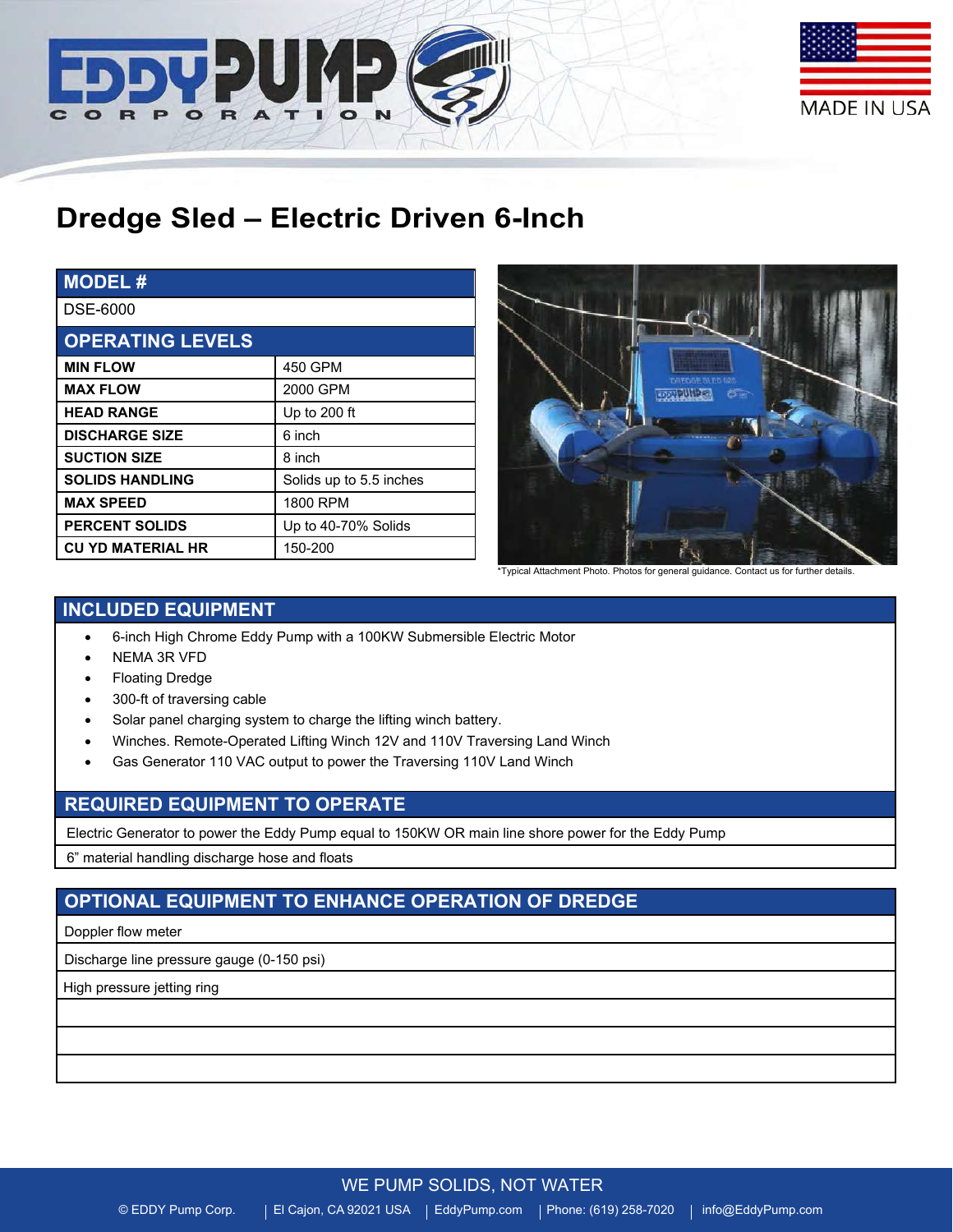





**EDDY Pump industrial Dredge Sleds** are non-clog pumps designed for high solids industrial pumping applications. Our patented pump technology outperforms all centrifugal, vortex and positive displacement pumps in a variety of the most difficult pumping applications.

Available in alternative power options and pump sizes depending on your application.

#### **Applications**

- Mining (Mineral Recovery)
- Lagoon Dredging
- Sand & Agg
- Shallow Industrial Ponds
- Dams
- Fly Ash & CoalAsh

#### **Features and Benefits**

- Non-Clog, High Viscosity, High Specific Gravity, HighAbrasives, Low pH Pumping Design
- Transport 40-70% Solids
- •Ability to pump objects of upto 5.5-inches in diameter

#### **Fluid Pumped**

- Sludge
- Slurry
- Bio-Sludge
- Mine Tailings
- Minerals
- Sand Mixtures

## **GENERAL SPECS**

| Production: 450-2500 GPM or 150-200 cubic yards of material per hour |                |                  |
|----------------------------------------------------------------------|----------------|------------------|
| Head with 150HP electric motor (14" rotor)                           | Up to 160 feet | Up to 61m        |
| Overall Weight (without pump)                                        | 4.307 lbs      | 1,953kg          |
| Overall Length                                                       | 9.8 feet       | 3 <sub>m</sub>   |
| Overall Height                                                       | 5.6 feet       | 1.7 <sub>m</sub> |
| Overall Width                                                        | 12.5 feet      | 3.8 <sub>m</sub> |
| Depth masts max lift (above waterline, pump retracted)               | 17.4 feet      | 5.3 <sub>m</sub> |
| <b>Standard Operating Depths</b>                                     | 1.6 to 16 feet | $0.5$ to $5m$    |
|                                                                      |                |                  |
|                                                                      |                |                  |